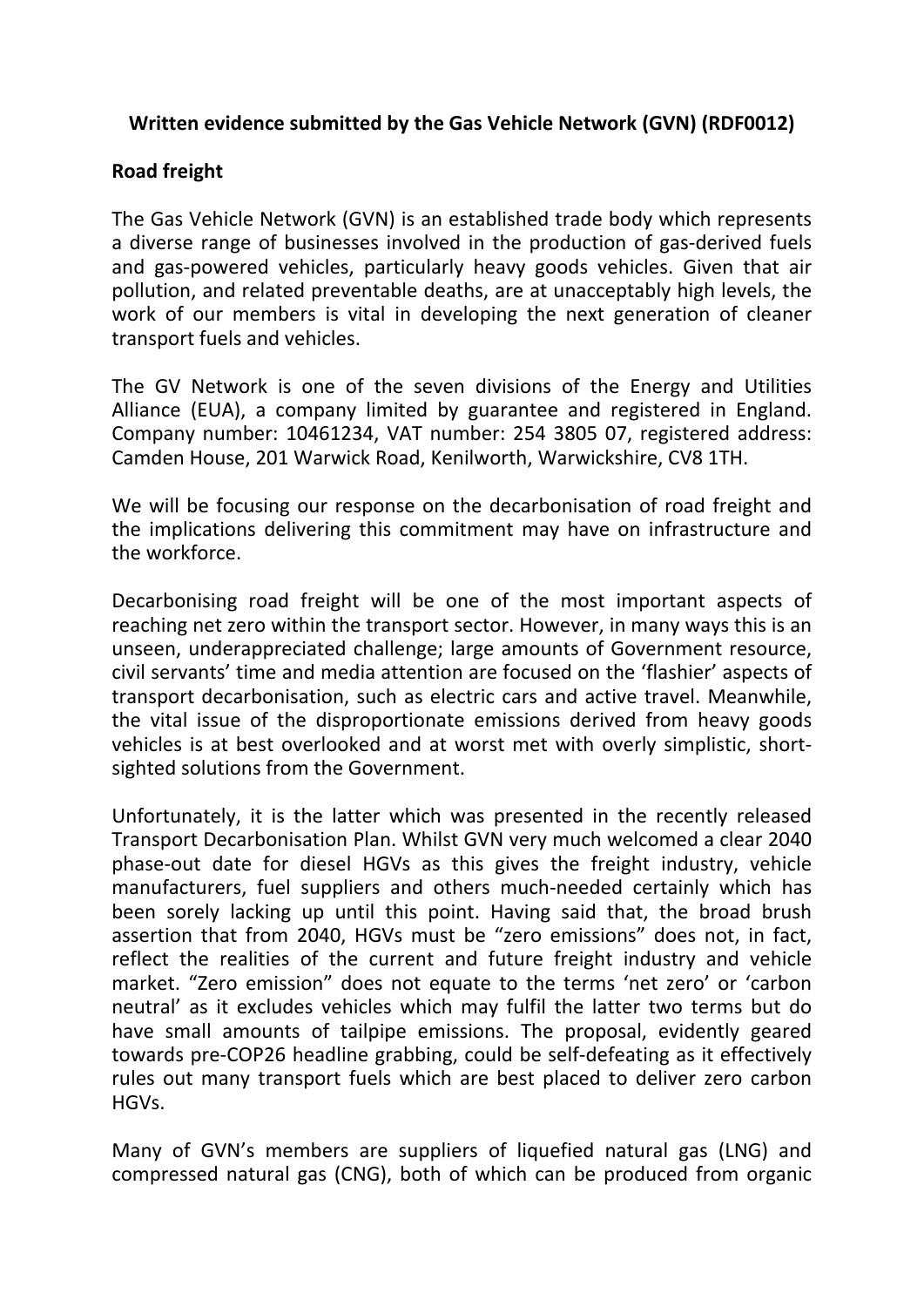wastes in order to offer significant emissions savings today. Indeed,  $CO<sub>2</sub>$ savings of 85% compared with diesel are already being delivered whilst savings of 100%, or more, are becoming possible due to increased use of manure to produce biomethane. In addition to this, it is clear that the freight industry's appetite for low, or zero, carbon biomethane is growing rapidly. Statistics we have gathered from our members' operations show 93% of gaseous fuel dispensed in 2020 was waste-derived biomethane, up from 80% in 2019. From 2019 to 2020, the total quantity of gaseous fuels increased by 78%, continuing a trend of rapid growth in the market. This growth is being delivered by a nationwide network of biomethane refuelling stations, largely developed independent of Government oversight and subsidies.

Climate scientists, the Climate Change Committee and the Department for Transport have placed much emphasis on *early* emissions savings, which can have a significant cumulative impact. The latest announcement of "zero emission" HGVs, whilst providing certainty, could be seen in the eyes of many to be kicking the can down the road as far as 2040, nearly twenty years' time. On the other hand, as we already stated, manure-derived biomethane can decarbonise HGV fleets today and could even provide negative emissions when production is combined with carbon capture and storage; this is thanks to methane from manure being put to good use in a controlled way, as opposed to being allowed to escape into the atmosphere. Frustratingly, the Department's fixation on zero tailpipe emissions means that these emissions savings are being cast aside as the Government takes a major gamble on as-ofyet undeveloped electrified alternatives.

The Department's current proposal disregards a fuel's full life cycle emissions. Consequently, the "zero emission" definition fails to account for emissions incurred from the production, transportation, and utilisation of these fuels. An HGV fuelled by 'grey' hydrogen or fossil fuel-generated electricity would qualify as a zero emission vehicle, despite their direct contribution to greenhouse gas emissions. Instead of decarbonising transport, this policy shifts its emissions to the broader energy sector. To truly decarbonise HGVs and transport, the Department should instead focus on the carbon intensity of fuel used (gCO2e/MJ). The fuel-type alone does not determine its sustainability; the full well-to-wheel (WTW) emissions must be considered. As demonstrated by California's Low Carbon Fuels Standard, there are multiple different fuels capable of significantly decarbonising transport. Biomethane is recognised for its ability to deliver carbon negative energy, thereby reversing net transport emissions.

The Government should remain technology neutral. By focusing only on zero tailpipe emissions, the Department's policy proposal acts to limit future HGV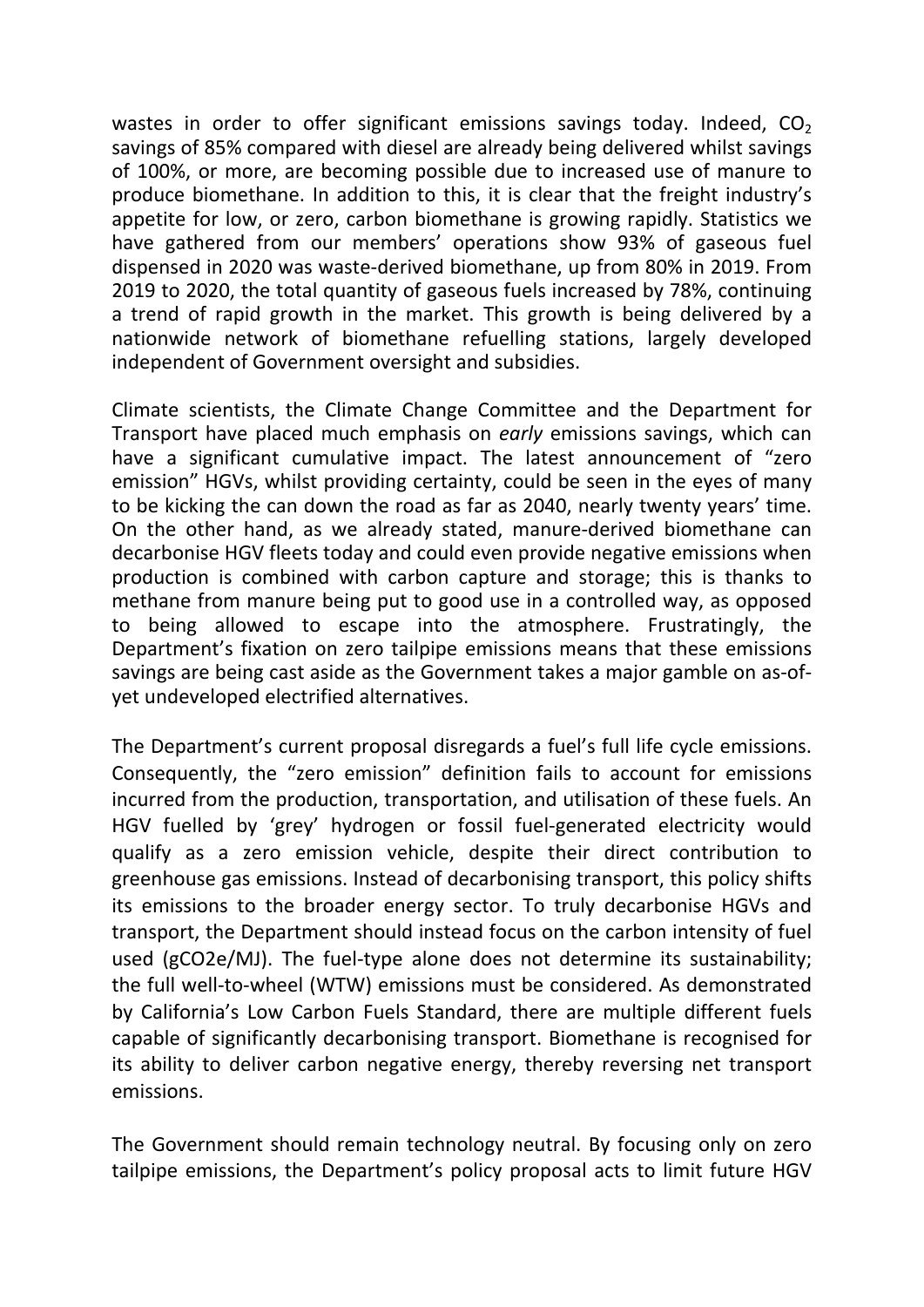technologies to electricity or hydrogen only – regardless of these fuels' carbon intensity. Decarbonisation through this pathway is not assured. A universal ban on any tailpipe emissions goes beyond what is necessary to mitigate the impacts of poor air quality, and actually hinders the policy's broader ambition. Very low levels of nitrous oxide and particulate matter pose a negligible risk to public health and the environment. Policy should instead target *safe* levels of emission related to air quality, within the overall objective of net zero greenhouse gas emissions, allowing all technologies the opportunity to improve their operations and reach this obtainable goal. This way, both air quality and decarbonisation targets can be met. For example, the latest models of gas-fuelled HGV have achieved a 99% reduction to nitrous oxide and particulate matter emissions, compared to an equivalent Euro V diesel truck. Technological improvements have all but negated these harmful emissions and their risk to public health. Despite these emissions being close to zero, the overly strict definition of "zero emission" vehicle would disqualify them as a future-proof technology.

Another concern shared by our members is that if a very limited range of technologies are available post-2040, a cliff edge could be created which would be problematic for the freight industry. Many companies and fleet operators could opt to put off switching from petrol and diesel as late as possible, even to the point of purposefully renewing their fleet towards the end of the 2030s. This could be a very negative unintended consequence of the proposals as they stand which would clearly hamper our ability to meet our next few carbon budgets and the interim target of a 78% reduction in greenhouse gas emissions by 2030.

Conversely, supporting the continued shift of HGVs from diesel to biomethane would help to deliver a gradual reduction in emissions from the sector, in line with desired economy-wide progress. The Transport Decarbonisation Plan states that the maintenance of the Fuel Duty differential until 2032 is designed "to encourage the use of biomethane and other gaseous fuels that create carbon savings compared to fossil fuels". However, this objective could be undermined by the proposal to effectively relegate those fuels to the status of 18-year bridging fuels.

When it comes to the battery electric HGVs which the Government is taking a gamble on, the freight industry would face significant hurdles when it comes to recharging. For example, the consultation released alongside the Transport Decarbonisation Plan appeared to suggest that recharging could take place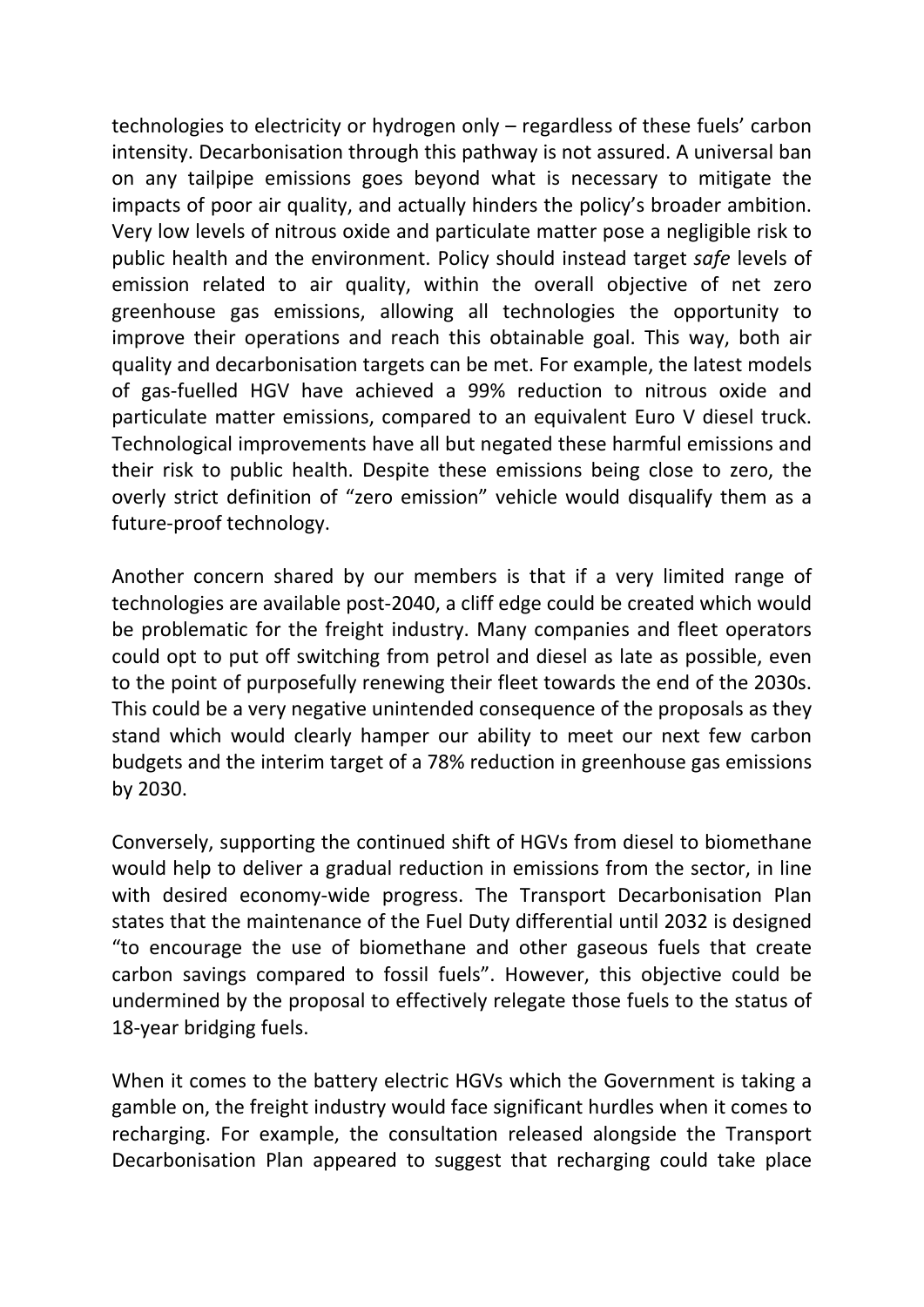during the rest breaks drivers are required to take. This assertion ignores the fact that rests are often not taken at service stations where high-powered recharging infrastructure would likely be sited. Rather, drivers regularly stop off for rest breaks at designated rest stops and lay-bys which are often in remote locations where it would be uneconomical to install chargers capable of rapidly recharging an HGV; for reference, an HGV with 700 kWh of capacity would require a connection of at least 1 MWh to enable a 45-minute charge. Rests may also be taken at a driver's destination whilst the HGV is being unloaded; in this scenario, it is difficult to see the destination organisation having sufficient infrastructure and being willing to allow a large HGV to recharge at their cost. In addition to this, the assumption that an HGV could be charged sufficiently during a rest break relies on a driver taking a 45-minute rest in one go; drivers will often split the 45 minutes over more than one rest period which would make rapid charging all the more logistically and technically difficult.

The provision of charging infrastructure in one location to serve large fleets, a key requirement for the freight industry, could also be problematic. Many depots and distribution centres do not currently have sufficient supply to meet the needs of a fleet of BEV HGVs, necessitating huge upgrades of substations in many areas. Distribution network operators will have to carry out these upgrades but the facility owners will ultimately have to pay for the work because legislation limits the ability of DNOs to recover the cost of investment in the grid. Where depots are leased rather than owned, freeholders may be reluctant to allow such an upgrade to take place as it could lead to a substantial increase in the site's daily standing charge, which could cause them difficulty in finding a new leaseholder after the current tenant vacates the site.

We believe that none of these workforce and premises-related challenges have been seriously considered by the Department in their outcome-focused policy of "zero emission" HGVs.

Another key consideration for the freight industry would be the market penetration that as-of-yet undeveloped electric HGVs are likely to achieve by 2040. Early emissions savings will be important, as will displacing as many diesel HGVs as possible by 2040. In the car market, we currently see that around 10% of sales are electric but BEVs account for nowhere near 10% of the cars on road. This shows that there could be a huge number of polluting HGVs on the road beyond 2040, and even 2050, if current proposals go ahead and stifle the growth of the biomethane market.